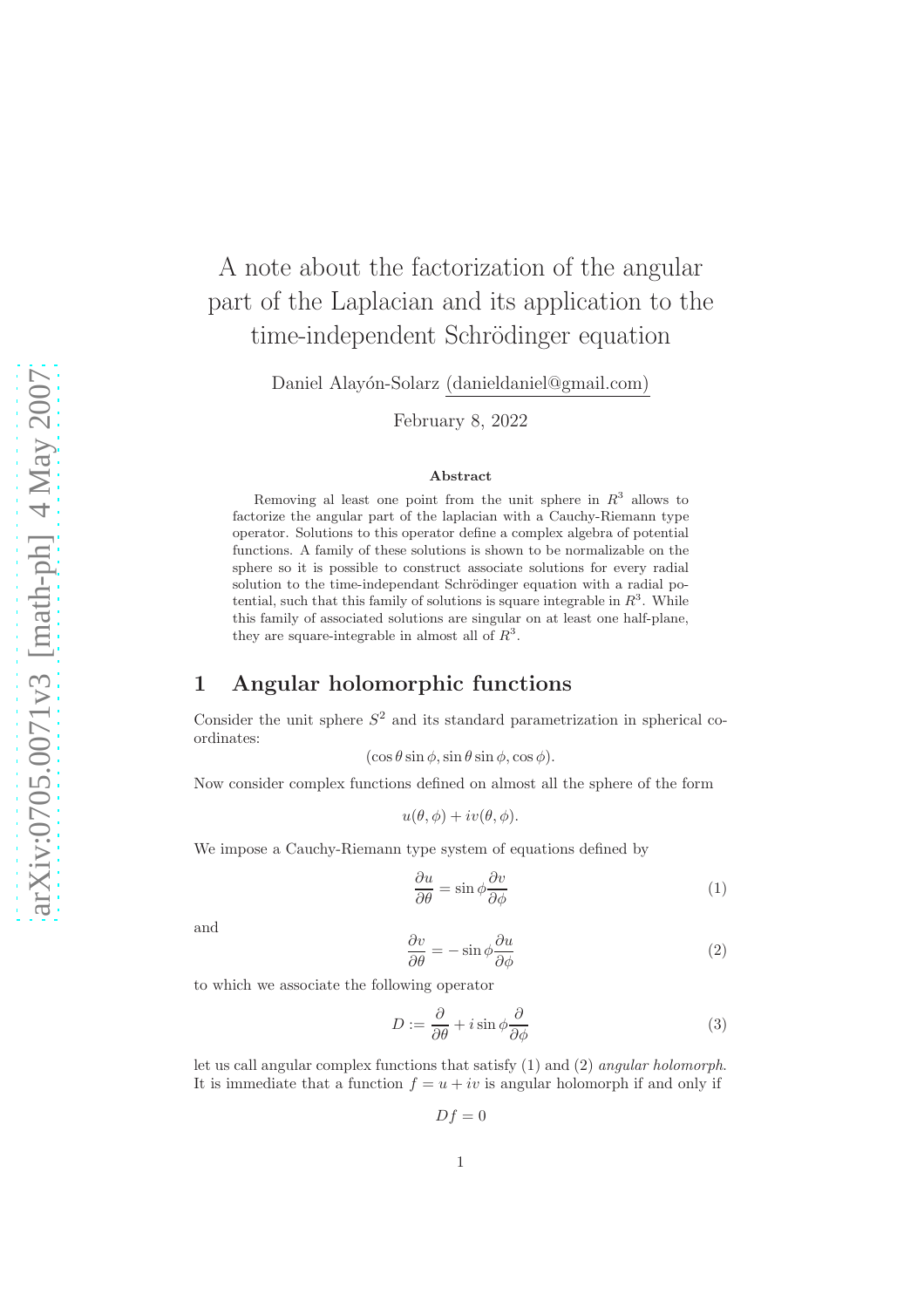Our motivation for studying the operator  $D$  is that it allows to factorize the angular part of the Laplacian:

$$
\frac{1}{\sin^2 \phi} \frac{\partial^2}{\partial \theta^2} + \frac{\partial^2}{\partial \phi^2} + \cot \phi \frac{\partial}{\partial \phi} = \frac{1}{\sin^2 \phi} (\frac{\partial}{\partial \theta} - i \sin \phi \frac{\partial}{\partial \phi}) (\frac{\partial}{\partial \theta} + i \sin \phi \frac{\partial}{\partial \phi}) \tag{4}
$$

**Proposition 1** Let  $f$  and  $g$  be angular holomorphic functions, then  $fg$  and the algebraic inverse  $f^{-1}$  are angular holomorph.

**Proposition 2** Let g be a complex holomorphic function, then  $g \circ f$ , wherever this composition is possible, is angular holomorpic.

**Proposition 3** Let  $u+iv$  be an angular holomorph function, then  $\Delta u = \Delta v = 0$ **Proof** The first proposition's proof is straight-forward. Let  $f = u + iv$  and  $g = u' + iv'$ , then

$$
fg = \tilde{u} + \tilde{v}i = uu' - vv' + (uv' + u'v)i
$$
\n<sup>(5)</sup>

and

$$
\frac{\partial \tilde{u}}{\partial \theta} = \frac{\partial u}{\partial \theta} u' + \frac{\partial u'}{\partial \theta} u - \frac{\partial v}{\partial \theta} v' - \frac{\partial v'}{\partial \theta} v \tag{6}
$$

$$
= \sin \phi \left[\frac{\partial v}{\partial \phi} u' + \frac{\partial v'}{\partial \phi} u + \frac{\partial u'}{\partial \phi} v + \frac{\partial u}{\partial \phi} v'\right]
$$
(7)

$$
= \sin \phi \frac{\partial \tilde{v}}{\partial \phi}.
$$
 (8)

we also have

$$
\frac{\partial \tilde{v}}{\partial \theta} = \frac{\partial u}{\partial \theta} v' + \frac{\partial u'}{\partial \theta} v + \frac{\partial v}{\partial \theta} u' + \frac{\partial v'}{\partial \theta} u \tag{9}
$$

$$
= \sin \phi \left[\frac{\partial v}{\partial \phi} u' + \frac{\partial v'}{\partial \phi} u - \frac{\partial u'}{\partial \phi} v - \frac{\partial u}{\partial \phi} v'\right]
$$
(10)

$$
= -\sin\phi \frac{\partial \tilde{u}}{\partial \phi}.
$$
\n(11)

In the same way it is possible to prove that the algebraic inverse  $f^{-1}$  is angular holomorph. As a consequence we deduce then the Proposition 2. The Proposition 3 is proved with a simple inspection of the laplacian in spherical coordinates and the fact that  $D$  is a factor of the angular part of the Laplacian. On the geometrical side it is possible to prove that if  $u+iv$  is angular holomorph then

$$
\nabla u \cdot \nabla v = 0 \tag{12}
$$

# 2 Example: The time-independent Schrödinger equation

Let  $\nu(r)$  be a real function depending on r, the distance to the origin in spherical coordinates. We consider the equation:

$$
(-\Delta + \nu)f = 0 \tag{13}
$$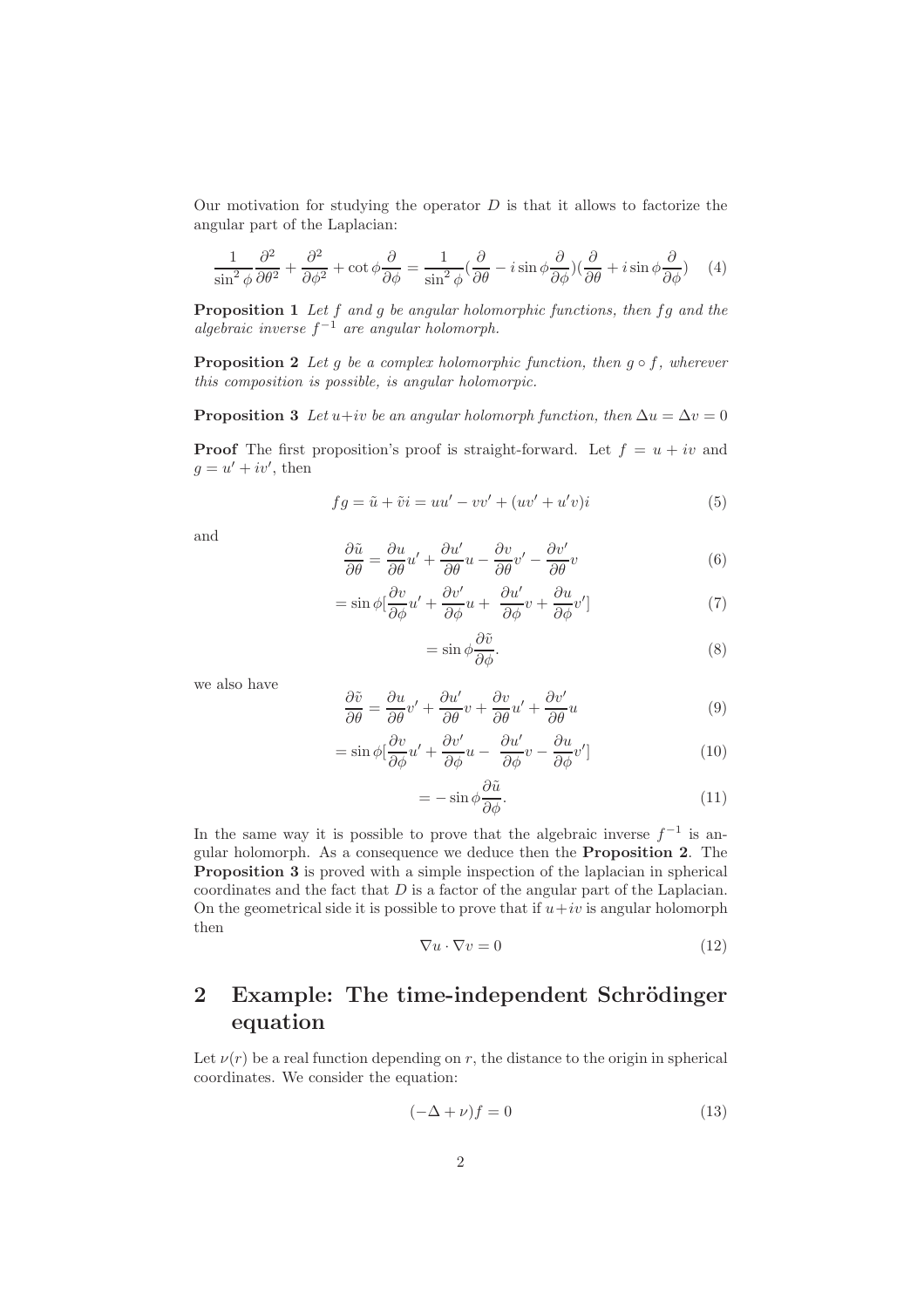Where f is a complex function. Suppose first that  $g(r)$  a real function depending only on  $r$  and that satisfies:

$$
(-\Delta + \nu)g = 0 \tag{14}
$$

Then for every angular holomorph function, say  $h$  we have:

$$
(-\Delta + \nu)(gh) = 0 \tag{15}
$$

We illustrate this with an example. Let

$$
\nu := (n^2 - \frac{2n}{r}).\tag{16}
$$

Observe that

$$
e^{-nr} \tag{17}
$$

is a solution for this  $\nu$ .

Now we construct a family of angular holomorph functions in the following manner, first we observe that the function

$$
\theta + i \ln \tan \frac{\phi}{2} \tag{18}
$$

is angular holomorph, multiplying this function by  $-i$  and then applying the exponential and one obtains

$$
\tan\frac{\phi}{2}e^{-i\theta} \tag{19}
$$

Now let  $k, m$  be a pair of integers such that

$$
0 \leq |k| \leq |m-1|
$$

and consider the family:

$$
h_{\frac{k}{m}}:=u_{\frac{k}{m}}+iv_{\frac{k}{m}}
$$

defined as

$$
u_{\frac{k}{m}} = (\tan \frac{\phi}{2})^{\frac{k}{m}} \cos \frac{k\theta}{m}
$$

$$
v_{\frac{k}{m}} = -(\tan \frac{\phi}{2})^{\frac{k}{m}} \sin \frac{k\theta}{m}
$$

Observe that

$$
\int_0^\pi (\tan\frac{\phi}{2})^{\frac{2k}{m}} \sin\phi \ d\phi = \frac{2k\pi}{m \sin(\frac{k\pi}{m})}
$$

Now we argue that since this family is obtained from a complex holomorphic function acting on a angular holomorph function then  $u$  and  $v$  are harmonic functions.

The product of one of the elements of this family and the solution depending on  $r$  can be written as:

$$
g_{\frac{k}{m}}:=\frac{1}{\pi}\sqrt{\frac{n^3m\sin(\frac{k\pi}{m})}{k}}(\tan\frac{\phi}{2})^{\frac{k}{m}}e^{-(nr+i\frac{k\theta}{m})}
$$

Observe that

$$
(-\Delta + \nu)g_{\frac{k}{m}} = 0
$$